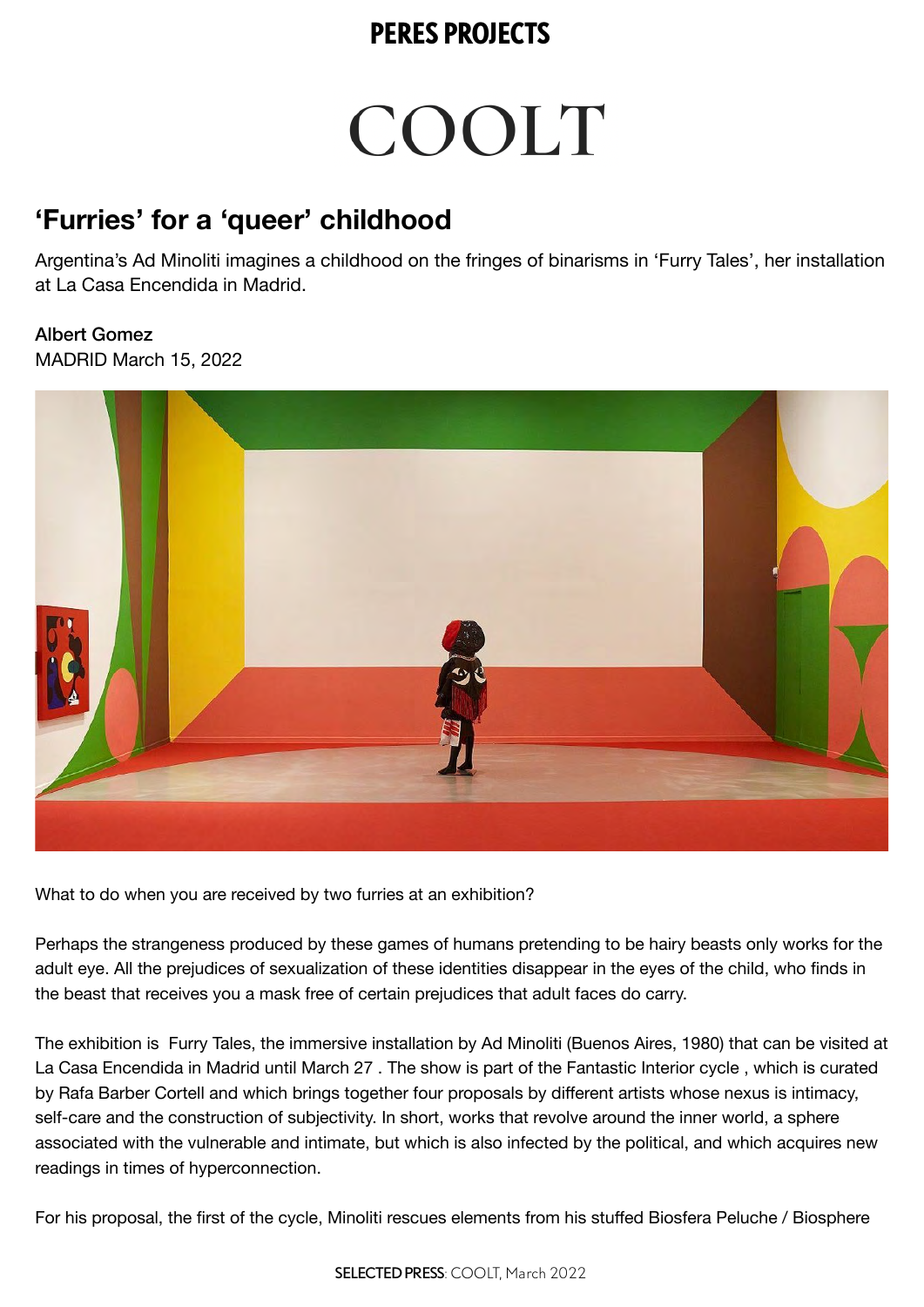Plush, an installation that has passed through the BALTIC Center for Contemporary Art in Newscastle and the Museum of Modern Art in Buenos Aires. It is clear in the trajectory of this author that queer theory can be used for artistic deconstruction. Her training in the field of painting, always multicolored and geometric, refers to the domestic design of the seventies and eighties, which for her becomes a technique to intervene in immersive spaces.



"My art is queer , although it is not classifiable with what is labeled as queer or feminist art," explains Minoliti in an interview with COOLT. "I am interested in the dissolution of technical and conceptual borders, especially within the heteronormative context of Western culture and our tendency to divide the entire world into categories. With this goal, any type of art can be part of my universe, I am not going to limit myself to one technique or class".

Upon entering Furry Tales we immerse ourselves in a space of friendly forms that escape from patriarchal references and point towards fusion and flexibility beyond the binary. By contrast, the show makes clear that childhood as we know it is profoundly political, marked by capitalist productivity and phallic paranoia, and that it denies infantile subjects authority over their own bodies.

What the installation proposes is a space for authentic play and enjoyment made up of an alternative forest to the one in the story of Little Red Riding Hood. In this parallel version the protagonist is CAP and on his journey he meets Lobe. They are not enemies, because their reality flees from violence. On the contrary, out of curiosity they decide to meet without imposed moralities. Their friendship is narrated on the walls of the space with a fotonovela with actions from a performance by Hapi Hapi and Marcus Massalami.

These two characters are embodied in two furries , whose design is the work of Feli Quispe and pays homage to the Argentine artist Susy Shock. But these transspecies animals do not appear as fetishes of adult sexualizations, but here they constitute a queer vindication of the new savage that Minoliti imagines. The soft, the tender and the childish are thus autonomous protagonists.

All this should not be confused with innocence, explains Minoliti: "Innocence does not interest me, I think it is used against minors, against their rights of access to health, education and autonomy. Tenderness does interest me and, more than anything, childhood as a quality generally assigned in our society to an age group but also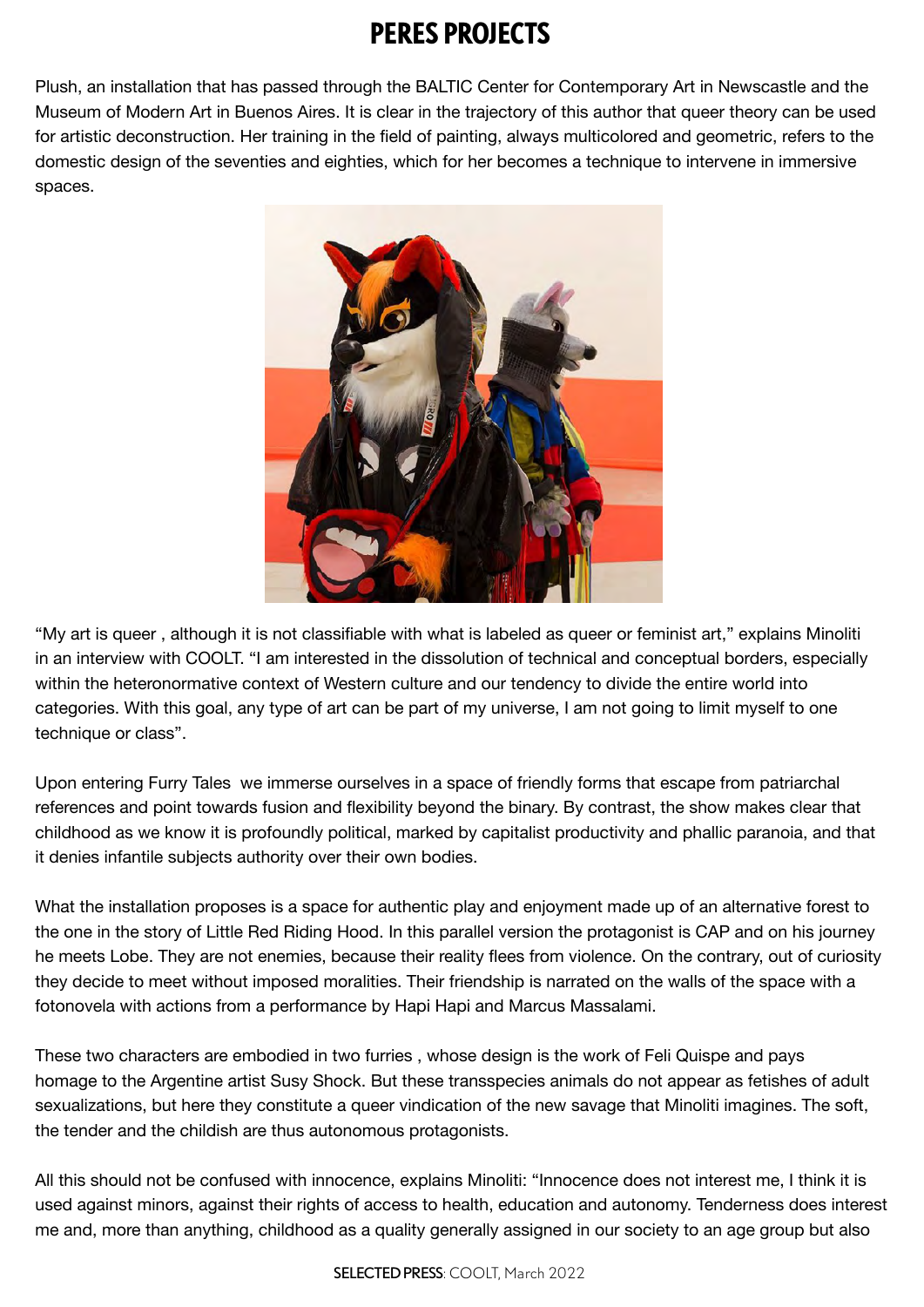to anyone who loses sovereignty over their body (thinking about the phrase 'they treat him like a child'), reading about the fascist claims of 'not with our children' to deny comprehensive sexual education, as if people were the property of the reproducers. Modernity and our contemporary practice still disdain minor related issues, tenderness is frowned upon by the intelligentsia, the school and the academy".



If one thinks about the differences in the vision of the furry as a child or an adult, one can wonder if Furry Tales raises the possibility of regression for some adults. Nothing further, says Minoliti: "I don't believe in linear time, it's not about returning to a state of purity or anything like that. I think the notion of lost time responds to capitalist guilt for quantifying and classifying".

Evidently, within the space, CAP and Lobe's story is striking, in which violence is conspicuous by its absence. It always seemed the essence of that story, but Minoliti explains that the violence of the original story is the criminalization of the forest and the wolf. The classic story would be a disciplinary story and the morals that are projected on minors are important for the patriarchal system.